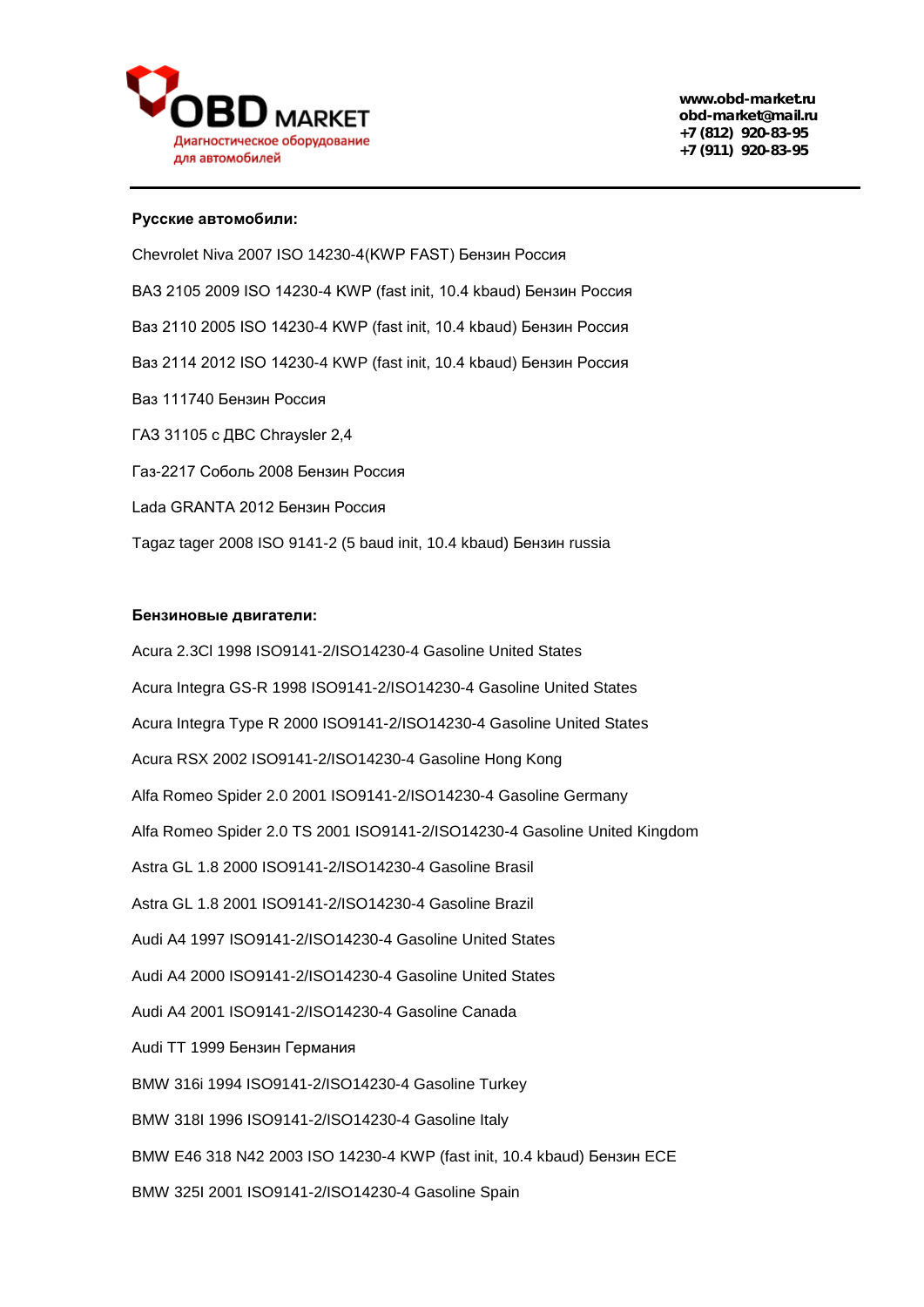

BMW 325XI 2002 ISO9141-2/ISO14230-4 Gasoline Canada BMW 328I (E46) 1999 ISO9141-2/ISO14230-4 Gasoline Israel BMW 520I 1997 ISO9141-2/ISO14230-4 Gasoline Germany BMW 540I6 1997 ISO9141-2/ISO14230-4 Gasoline United States BMW 740I 1997 ISO9141-2/ISO14230-4 Gasoline United Kingdom BMW 760i N73 2004 ISO 14230-4 KWP (fast init, 10.4 kbaud) ECE BMW X3 (E83) 2.5si N52K 2007 ISO 15765-4 CAN (11 bit ID, 500 kbaud) Бензин ECE BMW X5 2002 ISO9141-2/ISO14230-4 Gasoline United States BMW Z3 2000 ISO9141-2/ISO14230-4 Gasoline United States BMW Z3 2001 ISO9141-2/ISO14230-4 Gasoline United Kingdom Buick LeSabre 3.8l SFI L36 1997 Бензин USA Buick Rendezvous 2003 J1850 VPW Gasoline United States Chevrolet Astro 1998 J1850 VPW Gasoline United States Chevrolet Avalanche 2500 2002 J1850 VPW Gasoline United States Chevrolet Camaro 1999 J1850 VPW Gasoline Belgium Chevrolet Camaro Z28 1995 J1850 VPW Gasoline Canada Chevrolet Cavalier 1994 ISO9141-2/ISO14230-4 Gasoline Canada Chevrolet Cavalier 1998 ISO9141-2/ISO14230-4 Gasoline Canada Chevrolet Cavalier 2000 J1850 VPW Gasoline Venezuela Chevrolet Cavalier (2.2-4Cyl)SFI 2002 J1850 VPW Gasoline United States Chevrolet Captiva 2011 Бензин Korea Chevrolet Colorado 2005 J1850 VPW Gasoline United States Chevrolet Corsica 1996 J1850 VPW gasoline United States Chevrolet Impala 2001 J1850 VPW Gasoline United States Chevrolet S-10 2000 ISO9141-2/ISO14230-4 Gasoline United States Chevrolet S-10 1998 J1850 VPW Gasoline United States Chevrolet S10 1995 J1850 VPW Gasoline United States Chevrolet S10 2001 J1850 VPW Gasoline United States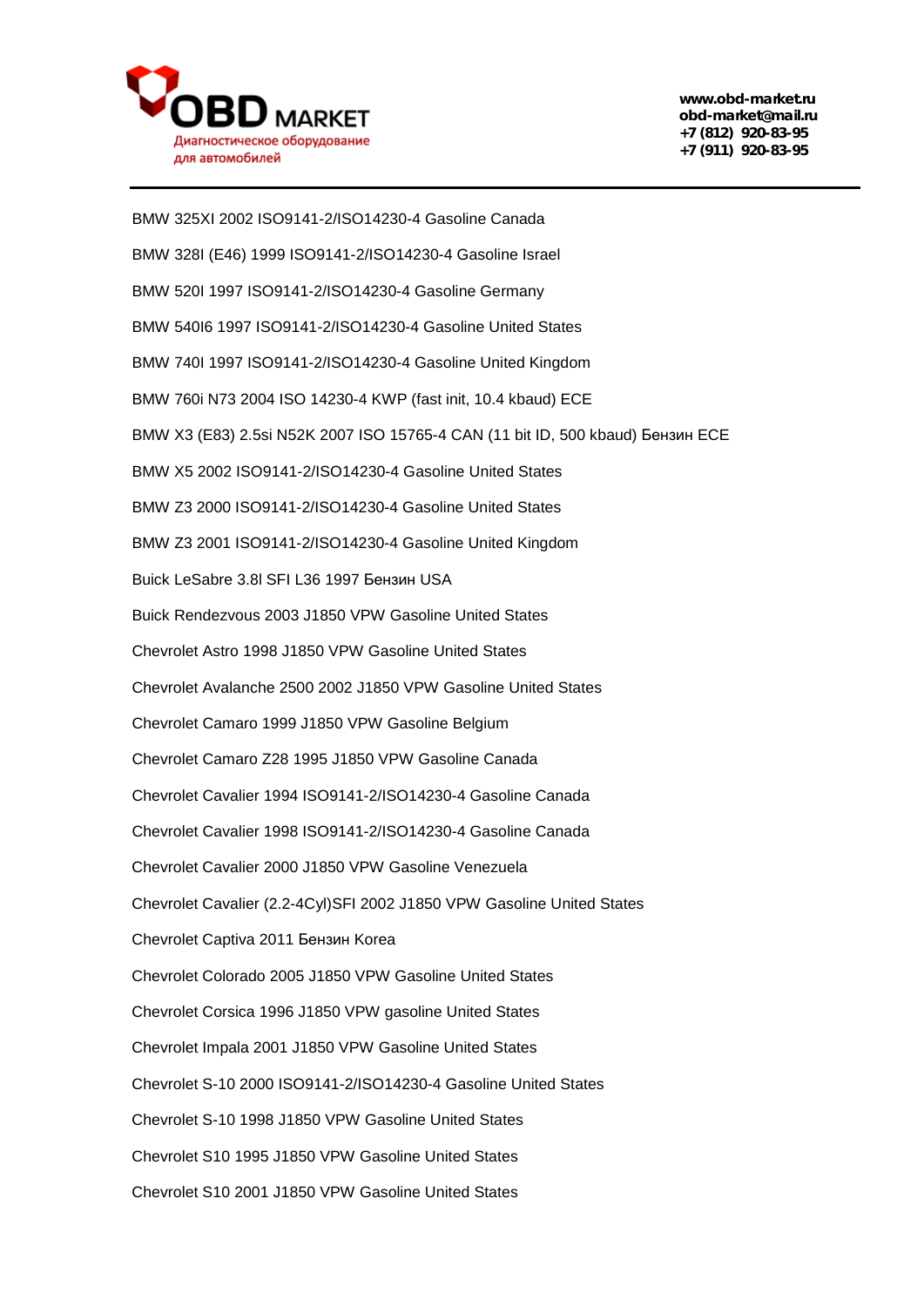

Chevrolet Silverado 8.1 2001 J1850 VPW Gasoline United States Chevrolet Tahoe 1997 ISO9141-2/ISO14230-4 Gasoline United States Chevrolet Tahoe 1998 ISO9141-2/ISO14230-4 Gasoline United States Chevrolet TAHOE 1997 SAE J1850 VPW (10.4 kbaud) Бензин United States Chevrolet Trailblazer 2008 Бензин USA Chevrolet Trailblazer 4.2 2003 Бензин USA Chevrolet Venture 2002 J1850 VPW Gasoline United States Chevy Cavalier 2003 J1850 VPW Gasoline United States chery amulet 2007 Бензин китай украина chrysler cirrus 1998 ISO 9141-2 (5 baud init, 10.4 kbaud) Бензин california USA Chrysler Grand Voyager SE 3.3L V6 EFI 2000 Бензин USA Chrysler Intrepid 1998 J1850 VPW Gasoline Canada Chrysler Intrepid 2.7 1998 J1850 VPW Gasoline Canada Chrysler Sebring 2000 ISO9141-2/ISO14230-4 Gasoline United States Chrysler Voyager 1998 ISO9141-2/ISO14230-4 Gasoline Finland Citroen C2 2004 ISO9141-2/ISO14230-4 Gasoline Spain Citroen C3 2002 ISO9141-2/ISO14230-4 Gasoline Portugal Citroen C 5 2002 Бензин France Citroen Saxo 2000 ISO9141-2/ISO14230-4 Gasoline Citroen Saxo 2002 ISO9141-2/ISO14230-4 Gasoline Portugal Citroen Saxo VTR 8V 1.6I 2001 ISO9141-2/ISO14230-4 Gasoline United Kingdom Citroen Xsara 2000 ISO9141-2/ISO14230-4 Gasoline Poland Citroen Xsara 2000 ISO9141-2/ISO14230-4 Gasoline Poland Citroen Xsara 2000 ISO9141-2/ISO14230-4 Gasoline Poland Citroen Xsara 2000 ISO9141-2/ISO14230-4 Gasoline Poland Citroen Xsara VTR 2000 ISO9141-2/ISO14230-4 Gasoline Poland Citroen Xsara VTR 2000 ISO9141-2/ISO14230-4 Gasoline Poland Citroen Xsara VTR 2000 ISO9141-2/ISO14230-4 Gasoline Poland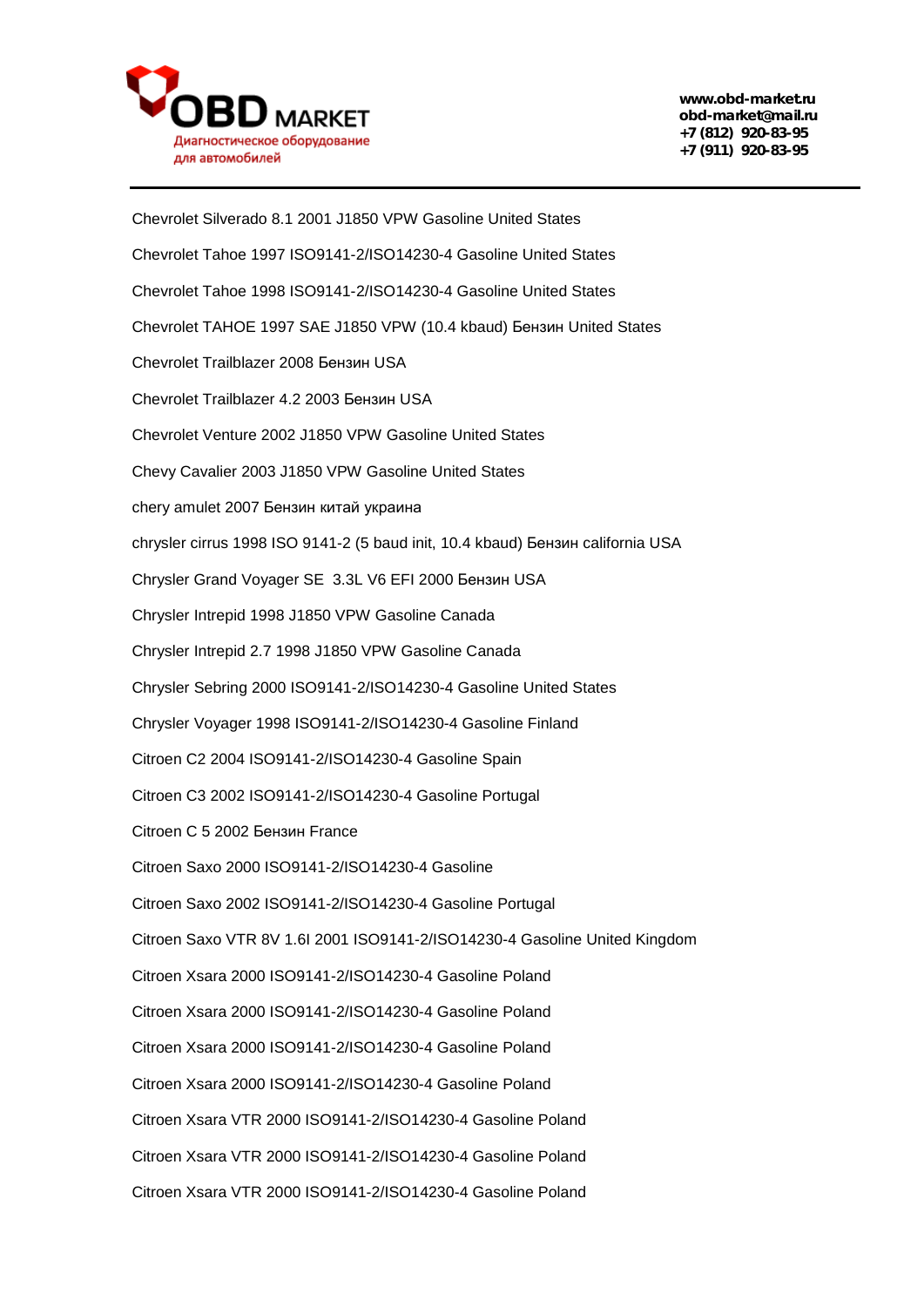

Citroen Xsara VTR 2000 ISO9141-2/ISO14230-4 Gasoline Poland Crown Victoria A4 2000 J1850 PWM Gasoline United States Daewoo Kalos 2004 ISO9141-2/ISO14230-4 Gasoline Portugal Daewoo Lanos 1999 ISO9141-2/ISO14230-4 Gasoline Daewoo Nexia 1.5 SOHC (A15SMS) 2008 Бензин Uzbekistan Daimler Six 1995 ISO9141-2/ISO14230-4 Gasoline United Kingdom Dodge Caravan 2004 ISO9141-2/ISO14230-4 Gasoline United States Dodge Caravan SE 2000 J1850 VPW Gasoline Canada Dodge Caravan SE 2001 J1850 VPW Gasoline Canada Dodge Caravan SE 2002 J1850 VPW Gasoline Canada Dodge Caravan SE 2003 J1850 VPW Gasoline Canada Dodge Caravan SE 2004 J1850 VPW Gasoline Canada Dodge Dakota 1998 ISO9141-2/ISO14230-4 Gasoline United States Dodge Dakota 1999 ISO9141-2/ISO14230-4 Gasoline Canada Dodge Intrepid 1996 ISO9141-2/ISO14230-4 Gasoline United States Dodge Intrepid 1997 ISO9141-2/ISO14230-4 Gasoline United States Dodge Neon SE 2001 J1850 VPW Gasoline United States Dodge Ram 1998 ISO9141-2/ISO14230-4 Gasoline United States Dodge Ram 1500 1996 ISO9141-2/ISO14230-4 Gasoline United States Fiat Albea 2009 Бензин Россия Fiat Coup? 1998 ISO9141-2/ISO14230-4 Gasoline Italy Ford Galaxy WGR 2.3 1998 SAE J1850 PWM (41.6 kbaud) Бензин Германия Fiat Grande Punto 2007 ISO 15765-4 CAN (29 bit ID, 250 kbaud) Бензин Италия Fiat Marea 1997 ISO9141-2/ISO14230-4 Gasoline Germany Fiat Punto 2000 ISO9141-2/ISO14230-4 Gasoline Fiat Seicento 2001 ISO9141-2/ISO14230-4 Gasoline Greece Fiat Stilo 2002 ISO9141-2/ISO14230-4 Gasoline Greece Fiat Ulysse JTD 2001 ISO9141-2/ISO14230-4 Gasoline France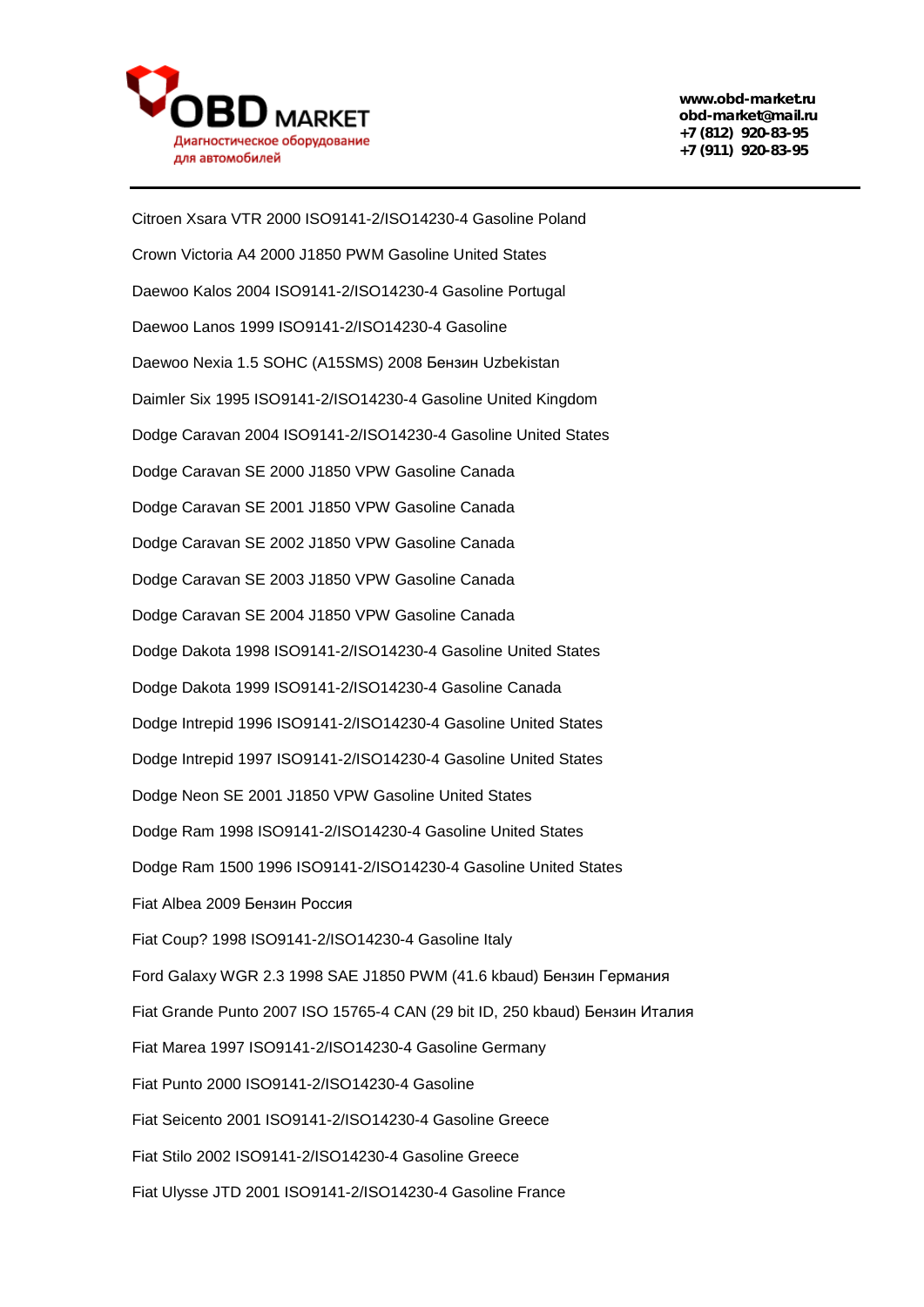

Ford Crown Victoria 2003 J1850 PWM Gasoline Canada Ford E350 1997 J1850 PWM Gasoline United States Ford E350 1997 J1850 PWM Gasoline United States Ford Escape 2.0 2001 Бензин USA Ford Escort 1997 J1850 PWM Gasoline United States Ford Escort 1995+ SAE J1850 PWM (41.6 kbaud) Бензин Germany Ford Explorer 1996 J1850 PWM Gasoline United States Ford Explorer 1999 J1850 PWM Gasoline United States Ford Explorer 1997 Бензин USA Ford F-250 Super Duty 2002 J1850 PWM Gasoline United States Ford F150 2002 J1850 PWM Gasoline United States Ford Fiesta 1997 J1850 PWM Gasoline Brazil ford fiesta 1998 SAE J1850 PWM (41.6 kbaud) Ford Fiesta 2001 J1850 PWM Gasoline Italy Ford Fiesta 2001 J1850 PWM Gasoline Italy Ford Fiesta 2002 J1850 PWM Gasoline United Kingdom Ford Fiesta 2007 ДВС 1.6 л Ford Fiesta 2009 ISO 15765-4 CAN (11 bit ID, 500 kbaud) Бензин Россия Ford Focus 1 ZX3 2002 SAE J1850 PWM (41.6 kbaud) Бензин Испания Ford Focus 2 2005 Бензин Россия Ford Focus Trend 1 6 1998 J1850 PWM Gasoline Poland Ford Focus ST225 ISO 15765-4 CAN (29 bit ID, 500 kbaud) Бензин Германия Ford Focus ZTS 2001 J1850 PWM gasoline Canada ford focus 2008 ISO 14230-4 KWP (5 baud init, 10.4 kbaud) Бензин Ford Fusion 1.4 2008 ISO 15765-4 CAN (29 bit ID, 250 kbaud) Бензин Германия Ford Fusion 1.6i 2005 Модуль PCM через CAN-H, подушки и АБС по ISO 9141 Бензин Германия Ford Ka 1999 J1850 PWM Gasoline Argentina Ford Ka 1999 J1850 PWM Gasoline Argentina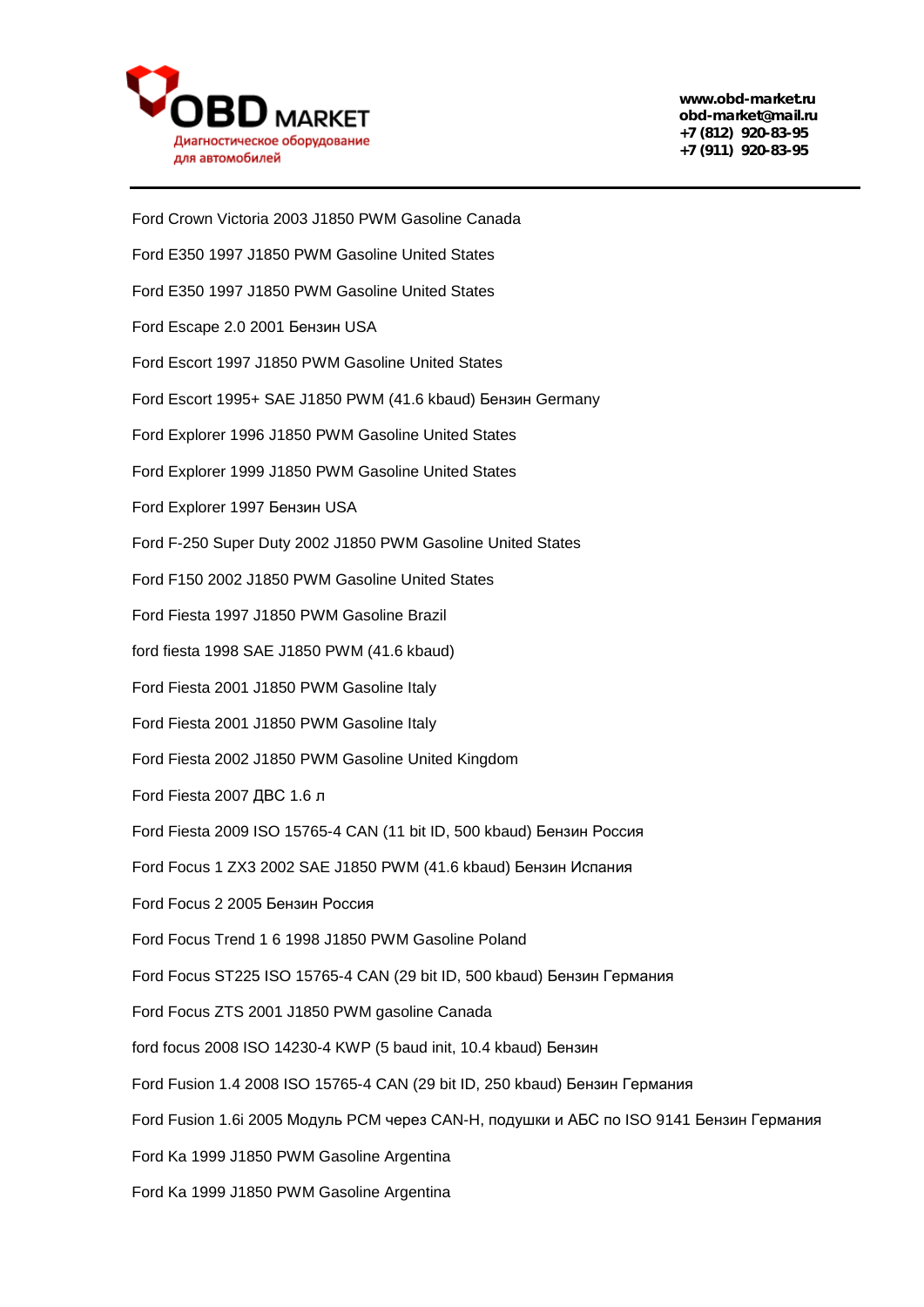

Ford KA 2000 Бензин Spain Ford Ka 2001 J1850 PWM Gasoline United Kingdom Ford Ka 2001 J1850 PWM Gasoline United Kingdom Ford Ka 1.0 2000 J1850 PWM Gasoline Brasil Ford Maverick 2006 SAE J1850 PWM (41.6 kbaud) Бензин EU

Ford Mondeo 1997 J1850 PWM gasoline Turkey Ford Mondeo 1998 J1850 PWM Gasoline United Kingdom Ford Mondeo (UK) 1997 J1850 PWM Gasoline United Kingdom Ford Mondeo V6 1999 J1850 PWM Gasoline Switzerland Ford Mondeo/German 1998 J1850 PWM Gasoline Germany Ford Mustang 1997 J1850 PWM Gasoline United States Ford Mustang Coupe 1995 J1850 PWM Gasoline United States Ford Mustang GT 1999 J1850 PWM Gasoline United States Ford Mustang Mach1 2003 J1850 PWM Gasoline Canada Ford Probe 1996 ISO9141-2/ISO14230-4 Gasoline United States Ford Ranger 1994 ISO9141-2/ISO14230-4 Gasoline United States Ford Ranger 2001 J1850 PWM Gasoline United States Ford Ranger 2001 J1850 PWM Gasoline United States Ford Ranger V6 4.0 Sohc 1999 J1850 PWM Gasoline Argentina Ford S-Max 2008 Бензин Бельгия Двигатель PSA Duratorq TDCi 2.0 Ford Scorpio 1996 ISO9141-2/ISO14230-4 Gasoline Deutchland Ford Scorpio II 1995 SAE J1850 PWM (41.6 kbaud) Бензин Ford Scorpio2.3 dohc 1997 SAE J1850 PWM (41.6 kbaud) Бензин Германия Ford Taurus 1998 J1850 PWM Gasoline United States Ford Taurus GL 1999 J1850 PWM Gasoline United States Ford Thunderbird 1995 J1850 PWM Gasoline United States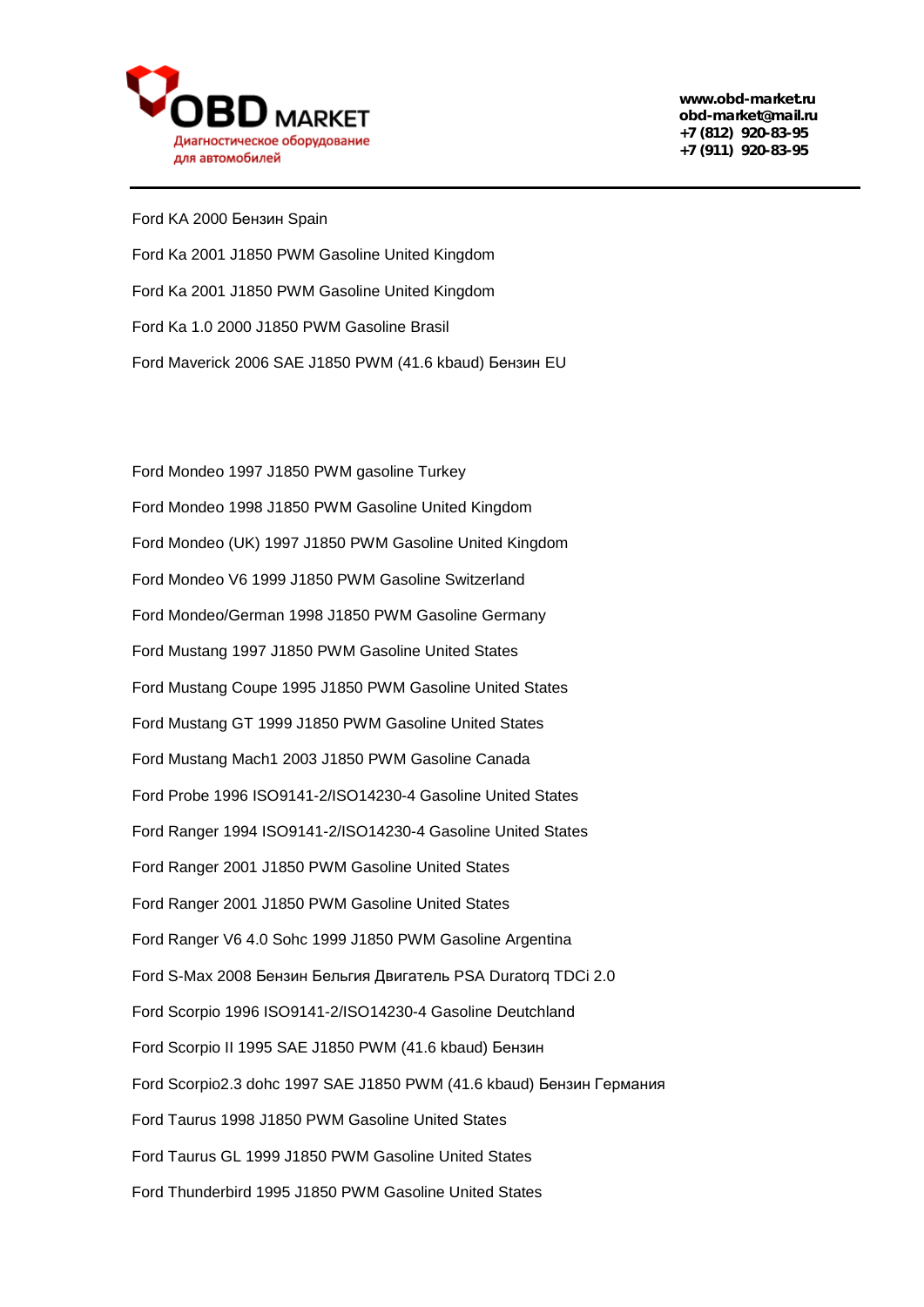

Ford Windstar 1999 J1850 PWM Gasoline Canada Ford Windstar 2003 J1850 PWM Gasoline United States GEELY vision 2009 Бензин Китай Geely MK 2010 Бензин Китай\Россия GMC Jimmy 2000 ISO9141-2/ISO14230-4 Gasoline GMC Jimmy 1997 J1850 VPW Gasoline United States GMC Jimmy 2002 J1850 VPW Gasoline Canada GMC Savana 1998 J1850 VPW Gasoline Canada GMC Serria 2500 HD 2002 J1850 VPW Gasoline United States GMC Sierra 1999 J1850 VPW Gasoline United States GMC Sierra 1500 2003 J1850 VPW Gasoline United States Honda Accord SE 1997 ISO9141-2/ISO14230-4 Gasoline United States Honda Accord wagon 2001 ISO 9141-2 (5 baud init, 10.4 kbaud) Бензин Япония Honda Civic 1997 ISO9141-2/ISO14230-4 Gasoline Canada Honda Civic 1998 ISO9141-2/ISO14230-4 Gasoline United States Honda Civic 2001 ISO9141-2/ISO14230-4 Gasoline United States HONDA civic 4d 2008 Honda Civic 5D 2001 Бензин Германия 1.4, 90л.с Honda Civic 7th Gen 2001-05 Бензин USA, CAN, JAP, EU, SIN, ENG Honda CR-V 1998 Бензин Канада (левый руль) honda fit 2002 ISO 9141-2 (5 baud init, 10.4 kbaud) Бензин japan Honda Element 2007 Бензин USA Honda Odyssey 2000 ISO9141-2/ISO14230-4 Gasoline Canada Honda Odyssey 2001 ISO9141-2/ISO14230-4 Gasoline United States Honda Passport 2000 ISO9141-2/ISO14230-4 Gasoline United States Honda Prelude 1998 ISO9141-2/ISO14230-4 Gasoline United States Honda Prelude 2001 ISO9141-2/ISO14230-4 Gasoline United States Hyundai Accent 1997 ISO9141-2/ISO14230-4 Gasoline Canada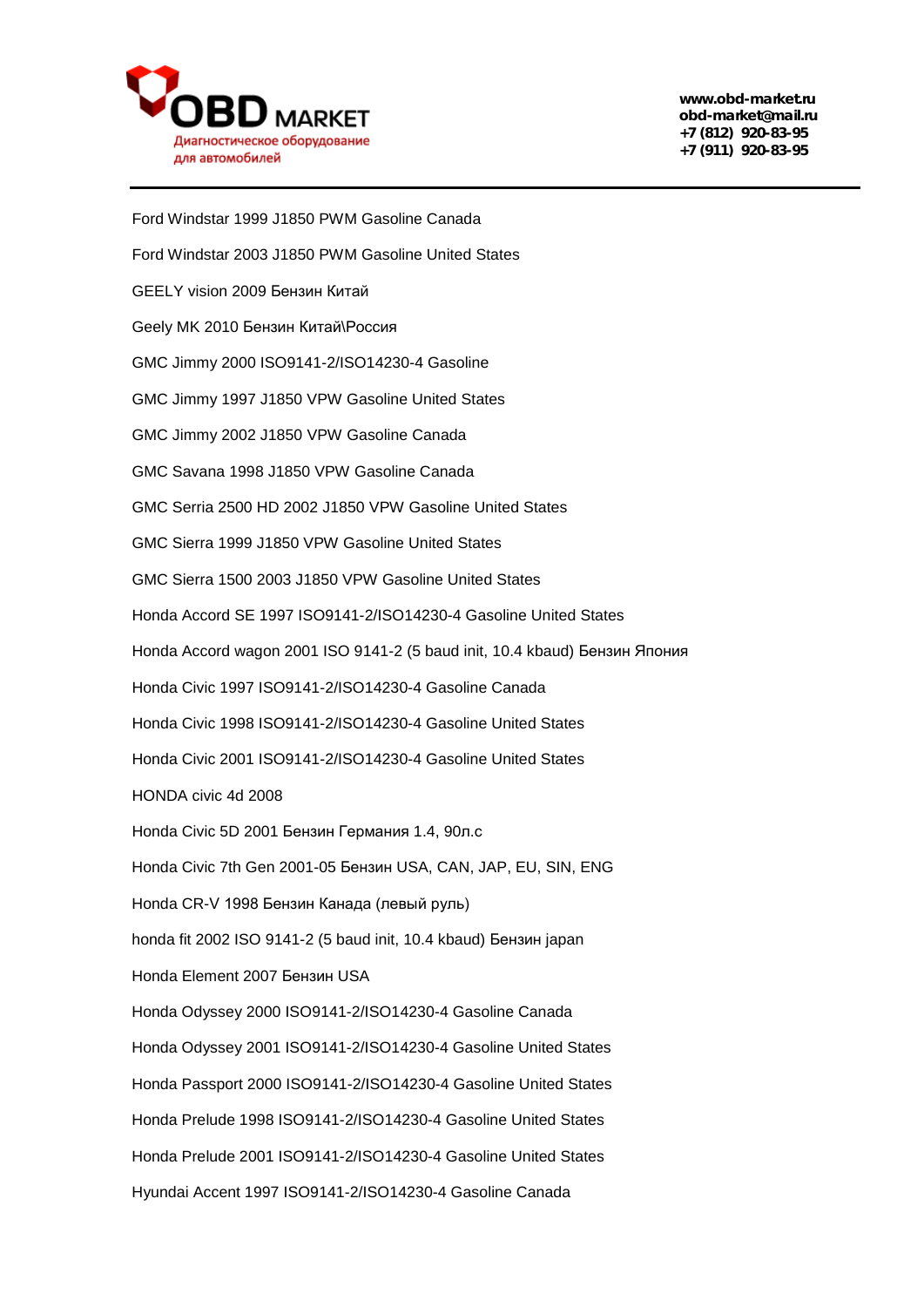

Hyundai Accent (Base) 1996 ISO9141-2/ISO14230-4 Gasoline United States Hyundai Accent (Sohc) 1996 ISO9141-2/ISO14230-4 Gasoline United States Hyundai Elantra 1998 ISO9141-2/ISO14230-4 Gasoline Canada hyndai elantra 2004 ISO 9141-2 (5 baud init, 10.4 kbaud) Бензин Корея Huyndai Getz 2006 ISO 9141-2 (5 baud init, 10.4 kbaud) Бензин Корея Huyndai i-20 2010 Бензин Индия Hyundai Lantra 1996 ISO9141-2/ISO14230-4 Gasoline Germany Hyundai Tiburon GS-R/GT (V6) 2003 ISO9141-2/ISO14230-4 Gasoline Canada Hyunday Trajet 2006 Бензин Корея Infiniti G35 2003 ISO9141-2/ISO14230-4 Gasoline United States Infiniti G35 2003 ISO9141-2/ISO14230-4 Gasoline United States Infiniti I30 2000 ISO9141-2/ISO14230-4 Gasoline United States Isuzu Rodeo 6-Cyl 1999 J1850 VPW Gasoline United States Jaguar XK8 2000 ISO9141-2/ISO14230-4 Gasoline United States Jeep Cherokee Sport 1999 ISO9141-2/ISO14230-4 Gasoline United States Jeep Grand Cherokee 2000 ISO9141-2/ISO14230-4 Gasoline Norway Jeep Wrangler 1998 ISO9141-2/ISO14230-4 Gasoline United States Jeep XJ 1994 J1850 VPW Gasoline United States KIA Cerato 2005 ISO 9141-2 (5 baud init, 10.4 kbaud) Бензин Корея KIA Cerato/Spectra 2005 Бензин KOREA Kia Rio 2001 ISO9141-2/ISO14230-4 Gasoline Kia Rio 2006 Бензин Корея Kia Sedona 2003 ISO9141-2/ISO14230-4 Gasoline United States Kia Spectra (Сerato) 2004 ISO 14230-4 KWP (5 baud init, 10.4 kbaud) Бензин США KIA SHUMA 2002 Lancia Y 2000 ISO9141-2/ISO14230-4 Gasoline Germany Lexus RX300 2001 3.0 220 л.с. Gasoline United States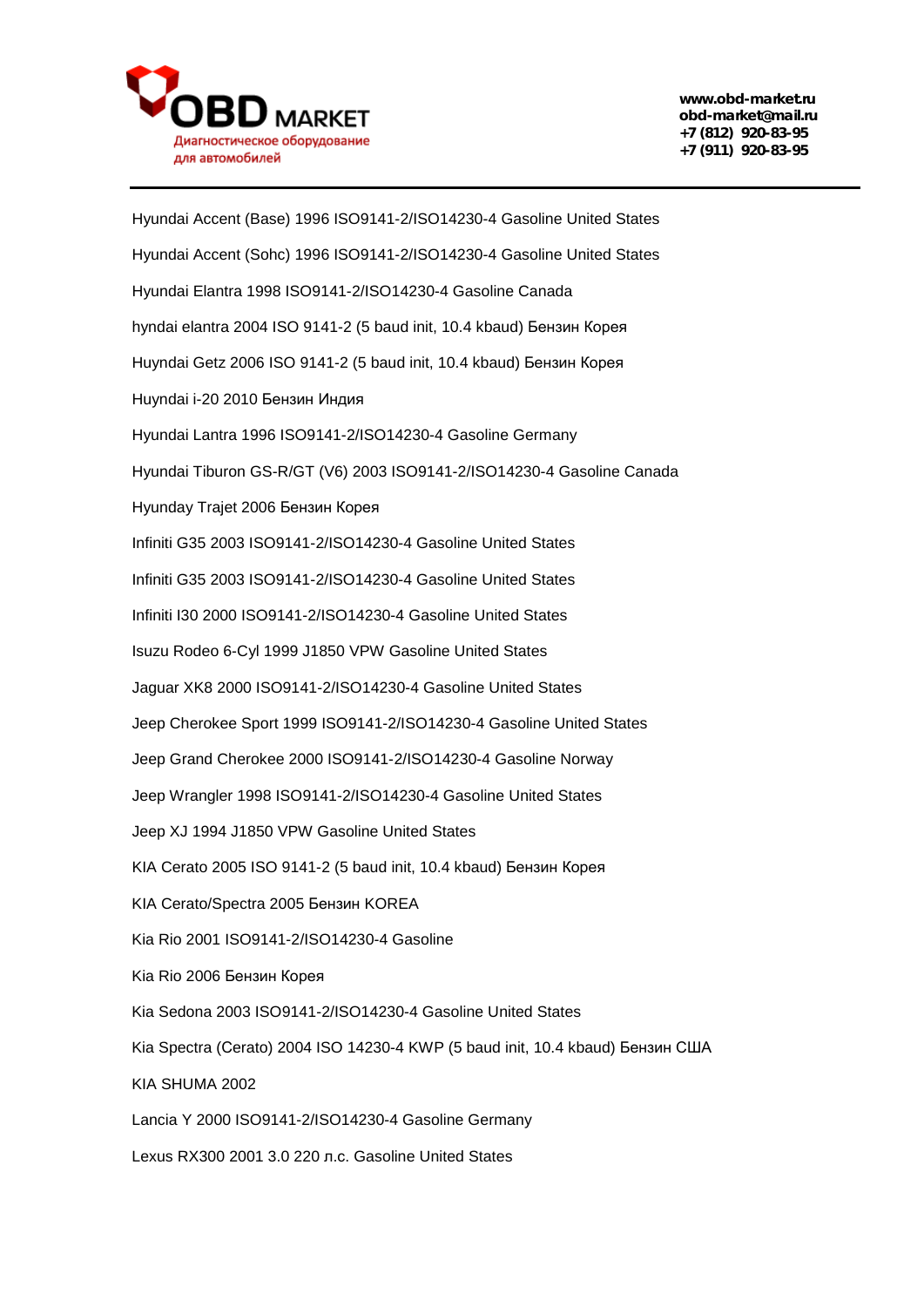

Lexus GS 300 T3 2002 ISO 9141-2 (5 baud init, 10.4 kbaud) Бензин Япония (Читает показания всех датчиков ДВС)

Lifan smile 1.3i 2001 ISO 9141-2 (5 baud init, 10.4 kbaud) Бензин Китай/Черкесск

Mazda Demio 2001 ISO 9141-2 (5 baud init, 10.4 kbaud) Бензиня Япония (руль правый!)

Lincoln Navigator 2005 Бензин США

Mazda 3 2004 Бензин Japan

Mazda 3 MPS 2007 Бензин Япония

mazda 6 2004 Бензин japan

Mazda MPV 1996 ISO9141-2/ISO14230-4 Gasoline Canada

Mazda MPV 2002 ISO9141-2/ISO14230-4 Gasoline Canada

Mazda MX-5 1999 ISO9141-2/ISO14230-4 Gasoline

Mazda Protege 2000 ISO9141-2/ISO14230-4 Gasoline United States

Mazda Protege 1997 J1850 PWM Gasoline United States

Mazda RX-8 2004 ISO 15765-4 CAN (11 bit ID, 500 kbaud) Бензин Япония

Mazda Tribue V-6 2002 J1850 PWM Gasoline United States

Mercedes C32 AMG 2001 ISO9141-2/ISO14230-4 Gasoline Italy

Mercedes Benz A-140 1,4 2000 Бензин Germany (PO codes 4itaet i stiraet.Programa VitalScan)

Mercedes Benz E-320 1998 ISO9141-2/ISO14230-4 Gasoline Cambodia

Mercedes-Benz C230 1997 ISO9141-2/ISO14230-4 Gasoline Japan

Mercedes-Benz E 430 2000 ISO9141-2/ISO14230-4 Gasoline United States

Mercedes-Benz ML 270 Cdi 2000 ISO9141-2/ISO14230-4 Gasoline Denmark

Mercury Cougar 1999 J1850 PWM Gasoline United States

Mercury Villager 1996 ISO9141-2/ISO14230-4 Gasoline United States

Mits Montero Sport 2000 ISO9141-2/ISO14230-4 Gasoline United States

Mitsibushi Carisma 2003 ISO 9141-2 (5 baud init, 10.4 kbaud) Бензин Нидерланды

Mitsubishi colt z34a 1.3 2006 Бензин eur\nedcar

Mitsubishi Colt 2005 ISO 9141-2 (5 baud init, 10.4 kbaud) Бензин Япония движок 4G15 Mivec Turbo

Mitsubishi Diamante 2001 ISO9141-2/ISO14230-4 Gasoline United States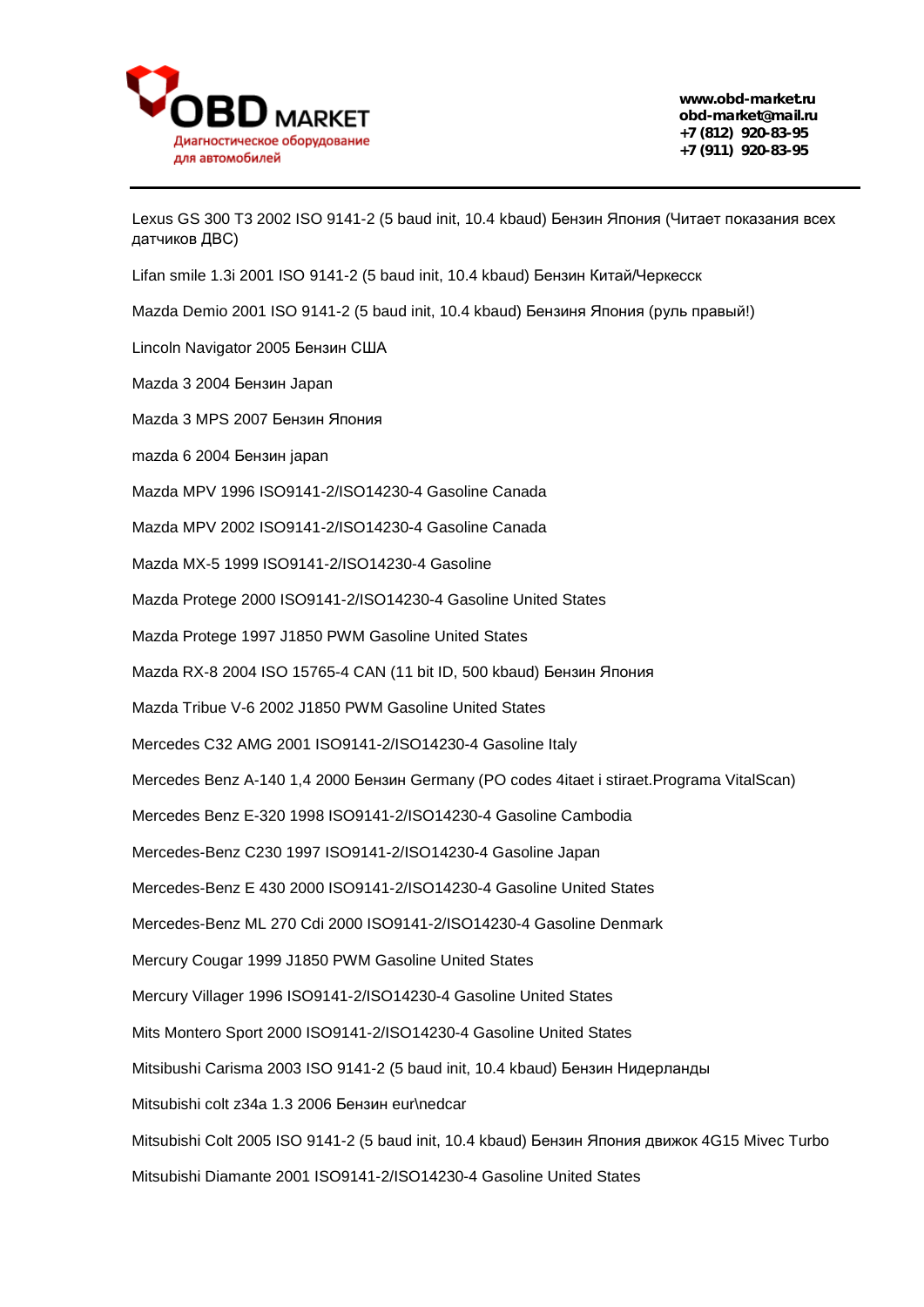

Mitsubishi Galant 2001 ISO 9141-2 (5 baud init, 10.4 kbaud) Бензин Япония Mitsubishi Eclipse 1998 ISO9141-2/ISO14230-4 Gasoline United States Mitsubishi Eclipse 2000 ISO9141-2/ISO14230-4 Gasoline United States Mitsubishi Lancer 1998 ISO9141-2/ISO14230-4 Gasoline Jamaica Mitsubishi Lancer Evolution 2003 ISO9141-2/ISO14230-4 Gasoline Mitsubishi Lanser 1997 ISO9141-2/ISO14230-4 Gasoline Sweden Mitsubishi Lancer Cedia (4G15, MPI) 2001 ISO 9141-2 (5 baud init, 10.4 kbaud) Бензин Япония Mitsubishi Lancer X 2008 Бензин Япония Mitsubishi Lancer X 2009 Бензин Япония Mitsubishi Mirage 2001 ISO9141-2/ISO14230-4 Gasoline United States Mitsubishi Montero 2003 ISO9141-2/ISO14230-4 Gasoline United States Mitsubishi Outlander 2003 ISO9141-2/ISO14230-4 Gasoline Netherlands Mitsubishi Spcer 2002 ISO9141-2/ISO14230-4 Gasoline Japan Mitsubishi Pagero 3 2001 Бензин Япония Nissan Altima 2001 ISO9141-2/ISO14230-4 Gasoline Canada Nissan Frontier 2000 ISO9141-2/ISO14230-4 Gasoline United States Nissan Juke 1.6 2WD CVT SE F9-8B 2011 Бензин Nissan March K12 P12 2003 ISO 9141-2 (5 baud init, 10.4 kbaud) Бензин Япония Nissan Maxima 1995 ISO9141-2/ISO14230-4 Gasoline United States Nissan Maxima 1996 ISO9141-2/ISO14230-4 Gasoline United States Nissan Murano 2004 Бензин USA nissan murano 2006 ISO 14230-4 KWP (fast init, 10.4 kbaud) Бензин Nissan Pathfinder 1998 ISO9141-2/ISO14230-4 Gasoline United States Nissan Pathfinder 2001 ISO9141-2/ISO14230-4 Gasoline United States Nissan Pathfinder 1997 J1850 VPW Gasoline Nissan Primera 2000 ISO 9141-2 (5 baud init, 10.4 kbaud) Бензин Англия (Сандерленд) Nissan Primera P12 2003 ISO 9141-2 (5 baud init, 10.4 kbaud) Бензин Япония Nissan Sentra 1996 ISO9141-2/ISO14230-4 Gasoline United States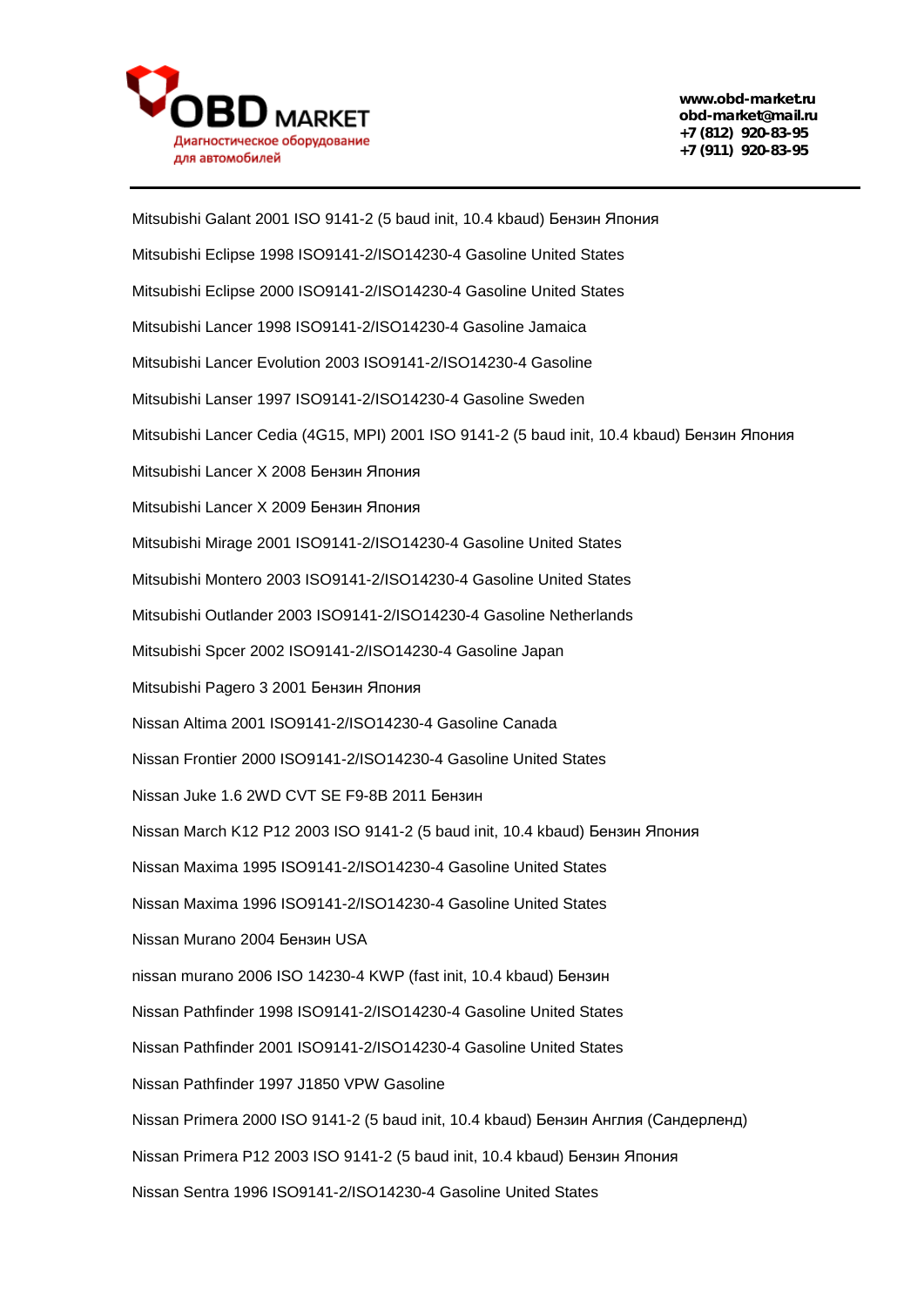

Nissan Tiida 2007 Бензин Мексика Oldsmobile 88 1999 J1850 VPW Gasoline United States Oldsmobile 88 1999 J1850 VPW Gasoline United States Opel Agila 2002 J1850 PWM Gasoline Poland Opel Astra 1997 ISO9141-2/ISO14230-4 Gasoline Hungary Opel Astra - F 1997 ISO9141-2/ISO14230-4 Gasoline Lithuania Opel Astra J 2010 ISO 15765-4 CAN (11 bit ID, 500 kbaud) Бензин Россия Opel Astra Convertible 2002 ISO9141-2/ISO14230-4 Gasoline Australia OPEL astra-h 2.0T 2007 Opel Corsa 2002 ISO9141-2/ISO14230-4 Gasoline Belgium Opel Corsa B 1994 ISO9141-2/ISO14230-4 Gasoline Portugal Opel Corsa D 2008 ISO 15765-4 CAN (11 bit ID, 500 kbaud) Бензин Germany Opel Vectra 1999 J1850 VPW Gasoline Hungary Opel Vectra B 1996 ISO9141-2/ISO14230-4 Gasoline Germany Opel Zafira 1.6 16V Ecotec 2001 ISO9141-2/ISO14230-4 Gasoline Finland Opel Zafira-A 2001 Двигатель Z22SE 2001 Бензин Германия Peugeot 206 1994 ISO9141-2/ISO14230-4 Gasoline France Peugeot 206 2001 ISO9141-2/ISO14230-4 Gasoline Portugal Peugeot 206 2001 ISO9141-2/ISO14230-4 Gasoline Mexico Peugeot 206 2001 ISO9141-2/ISO14230-4 Gasoline France Peugeot 206 GTi 180 2003 ISO9141-2/ISO14230-4 Gasoline New Zealand Peugeot 206 2007 Бензин Франция седан 109л.с Peugeot 306 2000 ISO9141-2/ISO14230-4 Gasoline France Peugeot 306S16 1999 ISO9141-2/ISO14230-4 Gasoline France Peugeot 307 2002 ISO9141-2/ISO14230-4 Gasoline United Kingdom Peugeot 307 2002 Бензин Франция (прога для теста scanxl-pro) Peugeot 406 2004 Бензин Франция Plymouth Neon 1999 ISO9141-2/ISO14230-4 Gasoline Canada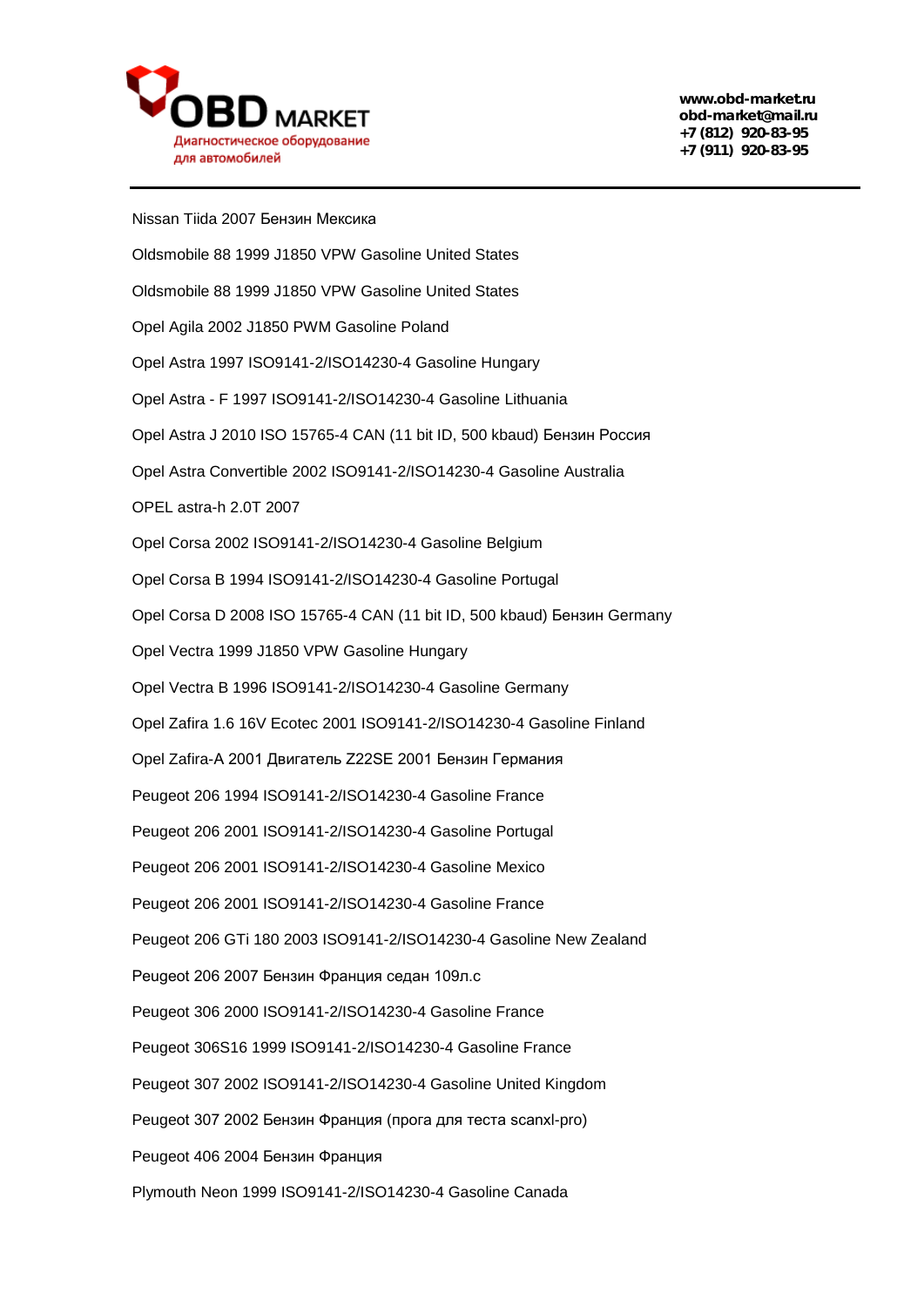

Pontiac Firebird 1996 J1850 VPW Gasoline United States Pontiac Grand Prix 1998 J1850 VPW Gasoline United States Pontiac Grand Prix 1998 J1850 VPW Gasoline United States Pontiac Montana 2000 J1850 VPW Gasoline Canada Pontiac Montana SV6 3.5L V6 LX9 2006 Бензин United States Pontiac Sunfire 1996 J1850 VPW Gasoline United States Pontiac Sunfire 1998 J1850 VPW Gasoline Canada Pontiac Sunfire 1998 J1850 VPW Gasoline Canada Pontiac Sunfire 2000 J1850 VPW Gasoline United States Pontiac Vibe 2002-2008 Бензин США - Канада Pontiac Vibe 2005 Бензин USA Porsche 996 1998 ISO9141-2/ISO14230-4 Gasoline Nederland Regal LS 2001 J1850 VPW Gasoline Canada Renault Logan 2008 Бензин Россия Renault Megane 2002 ISO9141-2/ISO14230-4 Gasoline France Renault Megane 1.4 70 KW 1999 ISO9141-2/ISO14230-4 Gasoline Norway Renault Megane II 2004 ISO9141-2/ISO14230-4 Gasoline Czech Republic Renault Safrane 2.5 1997 ISO9141-2/ISO14230-4 Gasoline Renault Twingo 1999 ISO9141-2/ISO14230-4 Gasoline France Renault Sandero 2001 Бензин Россия Rover 45 2001 ISO 9141-2 (5 baud init, 10.4 kbaud) Бензин Великобритания Saab 9-5 2000 ISO9141-2/ISO14230-4 Gasoline United States Saab 9-5 2002 ISO9141-2/ISO14230-4 Gasoline Sweden Saab 900 1997 ISO9141-2/ISO14230-4 Gasoline Canada Saab 900 S 1996 ISO9141-2/ISO14230-4 Gasoline United States Saturn LW300 2001 ISO9141-2/ISO14230-4 Gasoline United States Saturn SC2 2001 J1850 VPW Gasoline United States Saturn SL 1998 J1850 VPW Gasoline United States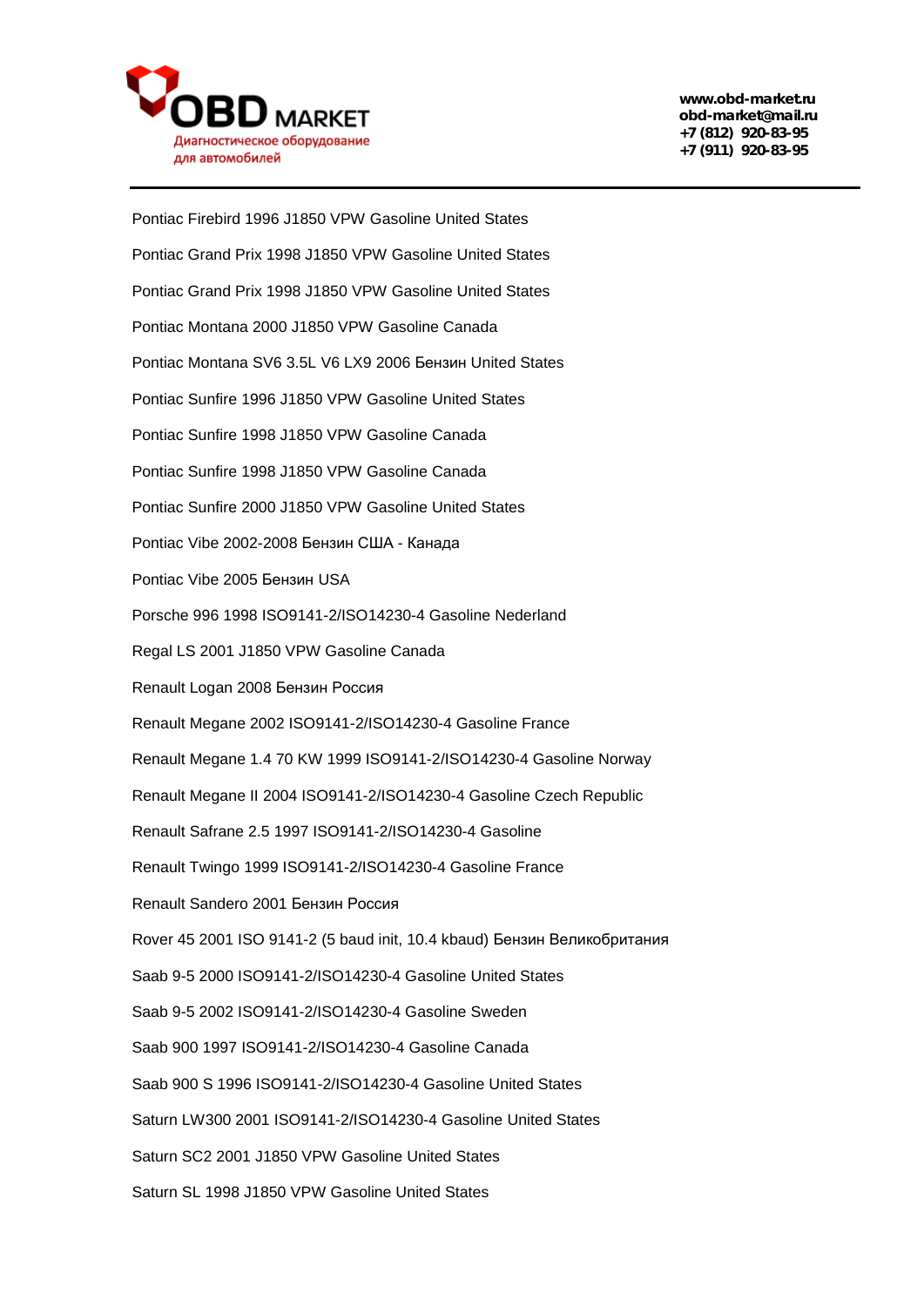

Scion TC 2004 Бензин Япония Saturn Vue 2004 J1850 VPW Gasoline United States Seat Cordoba 1996 ISO9141-2/ISO14230-4 Gasoline Spain Skoda Fabia 1994 ISO9141-2/ISO14230-4 Gasoline Germany Skoda Felicia 2000 ISO9141-2/ISO14230-4 Gasoline Skoda Octavia 1.8T 2001 ISO9141-2/ISO14230-4 Gasoline Czech Republic Skoda Octavia 1.8T 2001 ISO9141-2/ISO14230-4 Gasoline Czech Republic Skoda Octavia RS 2004 ISO9141-2/ISO14230-4 Gasoline Greece Smart Full 2000 ISO9141-2/ISO14230-4 Gasoline Europe Smart Passion 2002 ISO9141-2/ISO14230-4 Gasoline Portugal SSANG YONG KAYRON 2008 Бензин Россия Subaru Forester 2.5XT 2007 ДВС бензин 2,5 турбо 230 л.с. Subaru Impreza 1997 ISO9141-2/ISO14230-4 Gasoline United States Subaru Impreza 2.5RS 2002 ISO9141-2/ISO14230-4 Gasoline United States Subaru Impreza TS 2002 ISO9141-2/ISO14230-4 Gasoline Singapore Subaru Impreza TS 2003 ISO9141-2/ISO14230-4 Gasoline Singapore Cubaru Impreza 2008 Бензин Япония Subaru Legacy 1996 ISO9141-2/ISO14230-4 Gasoline Canada Subaru Legacy 1998 ISO9141-2/ISO14230-4 Gasoline Canada Subaru Legacy 1999 ISO9141-2/ISO14230-4 Gasoline Russia Subaru Legacy 2.5 JTG 2004 ISO9141-2/ISO14230-4 Gasoline Italy Subaru Impreza 1.5 R 2006 ISO9141-2/ISO14230-4 Gasoline Norway Subaru Outback 3.0 л. 2005 Бензин Япония Suzuki Ignis 03-08 ISO 14230-4 KWP (5 baud init, 10.4 kbaud) бензин Венгрия SusUKi Jimny 1999 ISO9141-2/ISO14230-4 Gasoline Suzuki Esteem 1996 ISO9141-2/ISO14230-4 Gasoline Canada Suzuki Jimny 1.3 2002 ISO9141-2/ISO14230-4 Gasoline France Suzuki Liana 2007 Бензин Япония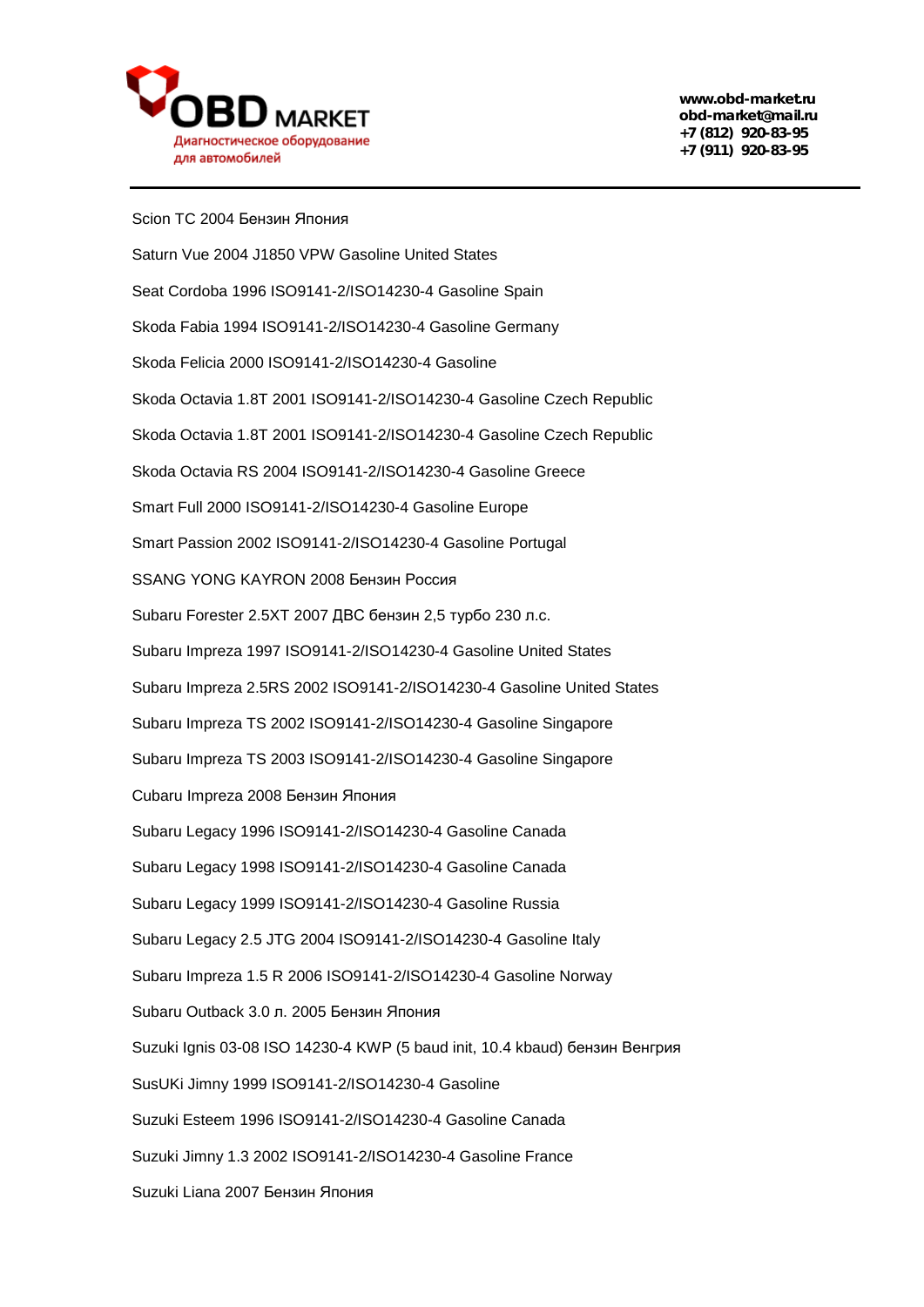

Suzuki Vitara 2000 ISO9141-2/ISO14230-4 Gasoline Suzuki X-90 1996 ISO9141-2/ISO14230-4 Gasoline United States Toyota 4Runner 1996 J1850 VPW Gasoline United States Toyota 4Runner 1996 J1850 VPW Gasoline United States Toyota Avalon 1998 ISO9141-2/ISO14230-4 Gasoline United States Toyota Avensis 2003 ISO9141-2/ISO14230-4 Gasoline Italy Toyota Auris 2007 ISO 9141-2 (5 baud init, 10.4 kbaud) Бензин Япония Toyota Camry 1997 ISO9141-2/ISO14230-4 Gasoline United States Toyota Camry XLE 2004 ISO9141-2/ISO14230-4 Gasoline United States Toyota Camry XLE 2004 ISO9141-2/ISO14230-4 Gasoline United States Toyota Camry 3,5 2008 Toyota Carina AT-212 1999 Бензин japan Toyota Corona AT-21\* 1998 Бензин japan Toyota Corola 1996 J1850 VPW Gasoline Canada Toyota Corolla 1994 ISO9141-2/ISO14230-4 Gasoline Greece Toyota Corolla 2005 ISO 9141-2 (5 baud init, 10.4 kbaud) Бензин Japan Toyota Corolla Verso 2006 ISO 9141-2 (5 baud init, 10.4 kbaud) Бензин Турция Toyota Echo 2000 ISO9141-2/ISO14230-4 Gasoline United States Toyota Land Cruiser 200 2009 Бензин Япония Toyota Matrix 2004 Бензин Канада Toyota MarkII 2000 Бензин Япония Toyota RAV4 2001 ISO9141-2/ISO14230-4 Gasoline United States Toyota RV4 2000 ISO9141-2/ISO14230-4 Gasoline Costa Rica Toyota Tacoma 2001 ISO9141-2/ISO14230-4 Gasoline United States Toyota Tercel 1999 ISO9141-2/ISO14230-4 Gasoline Toyota Tundra 1997 ISO9141-2/ISO14230-4 Gasoline Toyota Vios 2004 ISO9141-2/ISO14230-4 Gasoline Singapore Toyota Vista 1999 Бензин Япония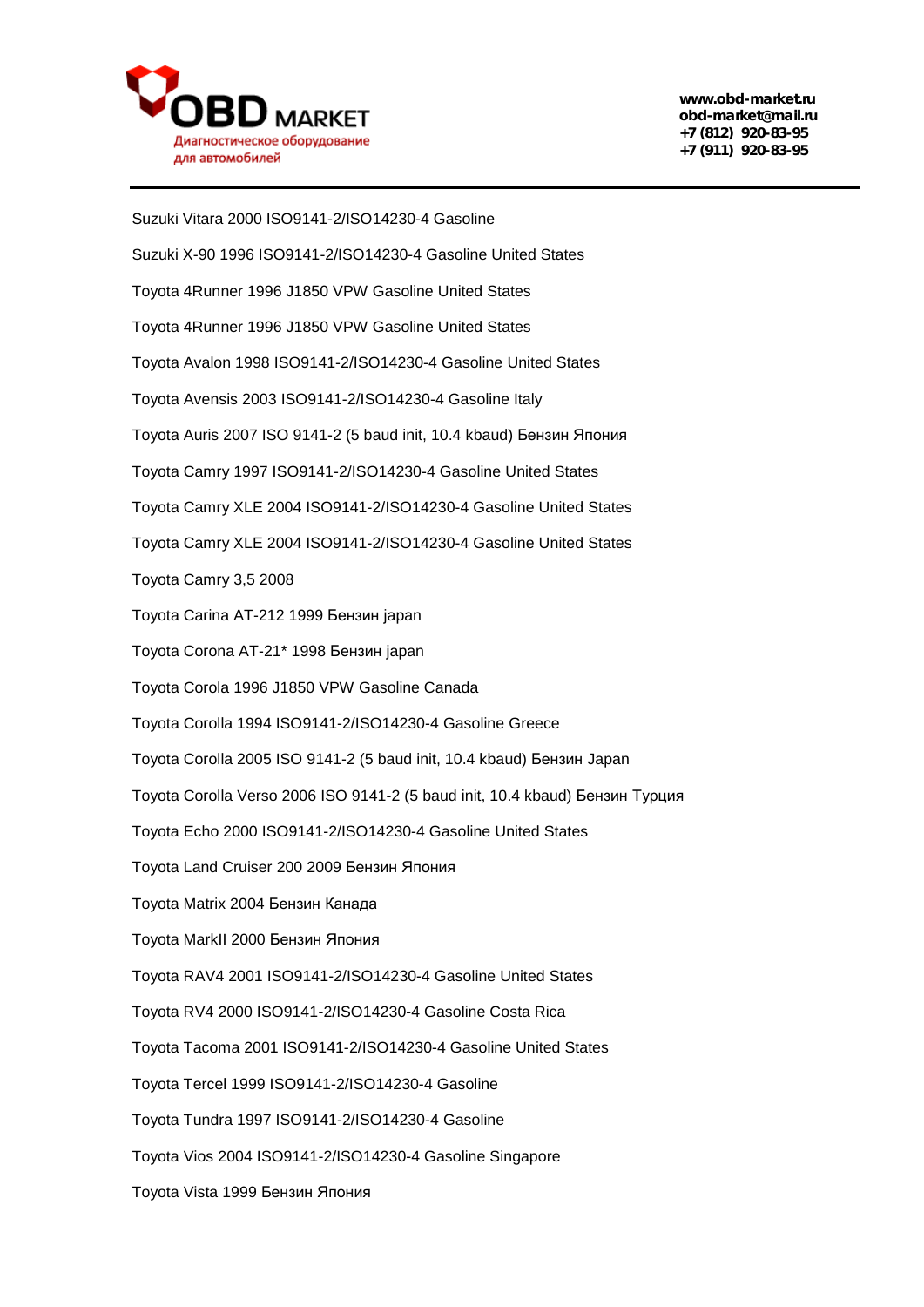

Triumph Sprint ST 955i 2001 ISO9141-2/ISO14230-4 Gasoline France Vauxhall Vectra B 1997 J1850 VPW Gasoline United Kingdom Volkswagen Beetle 1999 ISO9141-2/ISO14230-4 Gasoline United States Volkswagen Golf 1997 ISO9141-2/ISO14230-4 Gasoline Spain Volkswagen Golf 2004 ISO9141-2/ISO14230-4 Gasoline Germany Volkswagen Jetta 1996 ISO9141-2/ISO14230-4 Gasoline United States Volkswagen Jetta 2000 J1850 PWM Gasoline United States Volkswagen Jetta 2006 Бензин mexika Volkswagen Passat 2001 ISO9141-2/ISO14230-4 Gasoline Volkswagen Passat GLS 1.8L MPI EA113 Turbo I4 2004 Бензин Germany (Модель для Американского рынка) Volkswagen Polo 1997 ISO9141-2/ISO14230-4 Gasoline Germany Volkswagen Santana IAW 1AVP Marelli 2002 ISO9141-2/ISO14230-4 Gasoline Brazil Volkswagen TDI 102 Pk 1999 ISO9141-2/ISO14230-4 Gasoline Nederland Volkswagen T-4 1998 Бензин Германия Volvo 2.5T 1998 ISO9141-2/ISO14230-4 Gasoline Sweden Volvo 960 1996 ISO9141-2/ISO14230-4 Gasoline France Volvo S40 2001 ISO9141-2/ISO14230-4 Gasoline Sweden Volvo S40 1 6 2000 ISO9141-2/ISO14230-4 Gasoline Sweden Volvo S40 T4 1999 ISO9141-2/ISO14230-4 Gasoline United Kingdom VOLVO S60 B5244S2 2002 ISO 9141-2 (5 baud init, 10.4 kbaud) Бензин Швеция Volvo S70 1998 ISO9141-2/ISO14230-4 Gasoline United States Volvo S70 1998 ISO9141-2/ISO14230-4 Gasoline Canada Volvo S70 1998 J1850 PWM Gasoline Sweden Volvo T5R 1995 ISO9141-2/ISO14230-4 Gasoline United States Volvo V40 1996 ISO9141-2/ISO14230-4 Gasoline Belgium Volvo V40 2.0 T 1999 ISO9141-2/ISO14230-4 Gasoline Sweden Volvo V70 2001 ISO9141-2/ISO14230-4 Gasoline Italy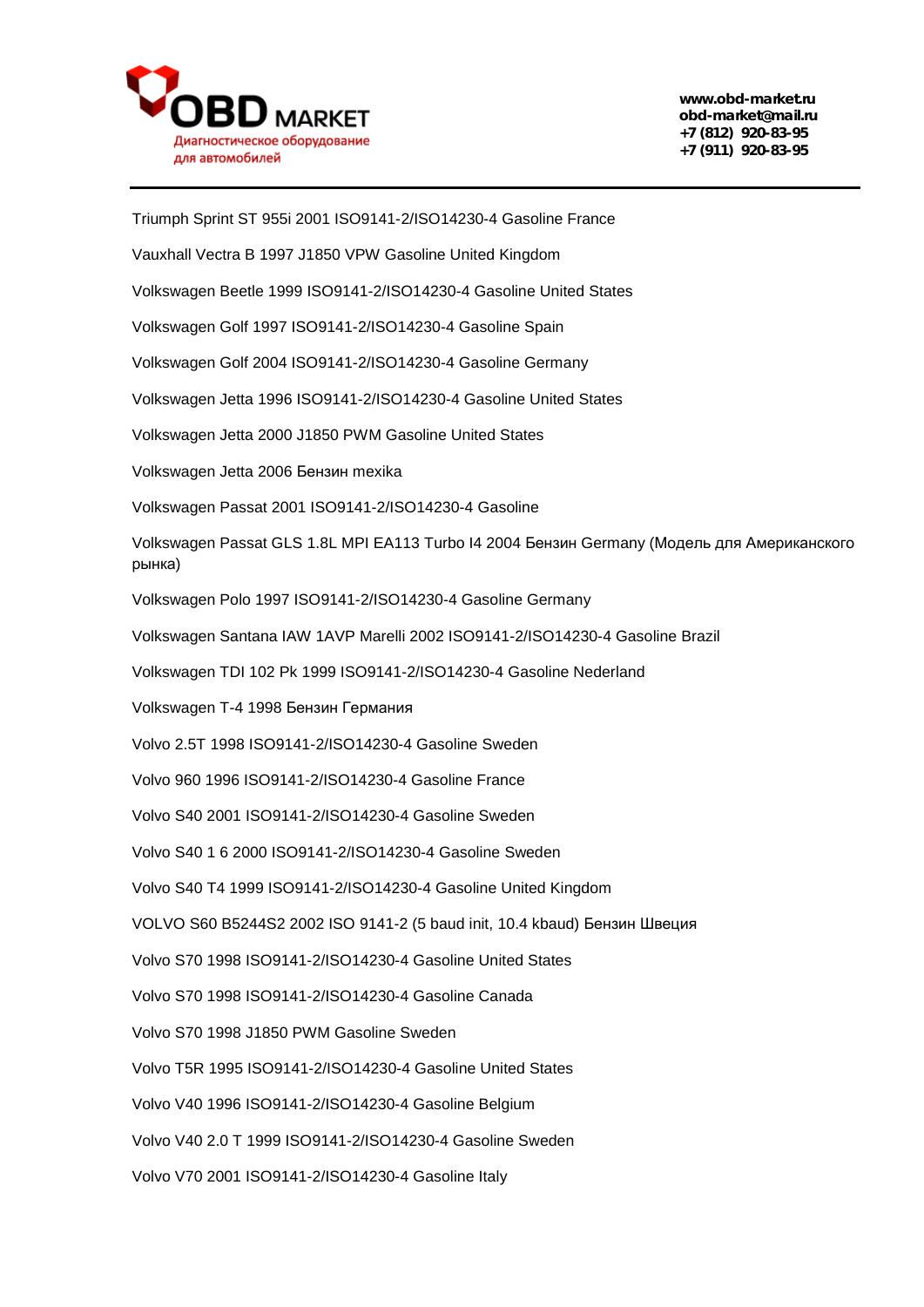

Volvo V70 XC 1999 ISO9141-2/ISO14230-4 Gasoline Poland Volvo V70 T5 2000 ISO9141-2/ISO14230-4 Gasoline United Kingdom Volvo V70R 1998 ISO9141-2/ISO14230-4 Gasoline Australia Volvo XC70 1998 ISO9141-2/ISO14230-4 Gasoline Holland volvo xc90 2003 Бензин shweden Winnabego Workhorse 8100 2002 J1850 VPW Gasoline United States

## **Дизельные двигатели:**

Alfa Romeo 147 2004 ISO9141-2/ISO14230-4 Diesel Italy Alfa Romeo 147 2005 ISO9141-2/ISO14230-4 Diesel Italy Alfa Romeo 166 1999 ISO9141-2/ISO14230-4 Diesel Belgium Audi A6 1999 ISO9141-2/ISO14230-4 Diesel Italy BMW 318d (E90) N47uL 2009 ISO 15765-4 CAN (11 bit ID, 500 kbaud) Дизель ECE BMW 320D 2001 ISO9141-2/ISO14230-4 Diesel Germany BMW 320D 2002 ISO9141-2/ISO14230-4 Diesel BMW 320Dtouring 2000 ISO9141-2/ISO14230-4 Diesel Finland BMW 320Td 2003 ISO9141-2/ISO14230-4 Diesel France BMW 530D 2000 ISO9141-2/ISO14230-4 Diesel Spain BMW X3 (E83) 2.0D N47 2008 ISO 15765-4 CAN (11 bit ID, 500 kbaud) Дизель ECE BMW X6 3.0sd M57/TU2TOPsc (E71 3.5 X-Drive) 2008 ISO 15765-4 CAN (11 bit ID, 500 kbaud) Дизель **ECE** Chevrolet Starcraft 1998 J1850 VPW Diesel Finland Citroen C3 2003 ISO9141-2/ISO14230-4 Diesel Spain Citroen Evasion 1999 ISO9141-2/ISO14230-4 Diesel France Citroen Picasso HDI 2001 J1850 PWM Diesel France Citroen Saxo 2001 ISO9141-2/ISO14230-4 Diesel France Citroen Xsara 1.4 Hdi 2004 ISO9141-2/ISO14230-4 Diesel Spain

Fiat Doblo Cargo 1.3mjet 2006 Дизель Турция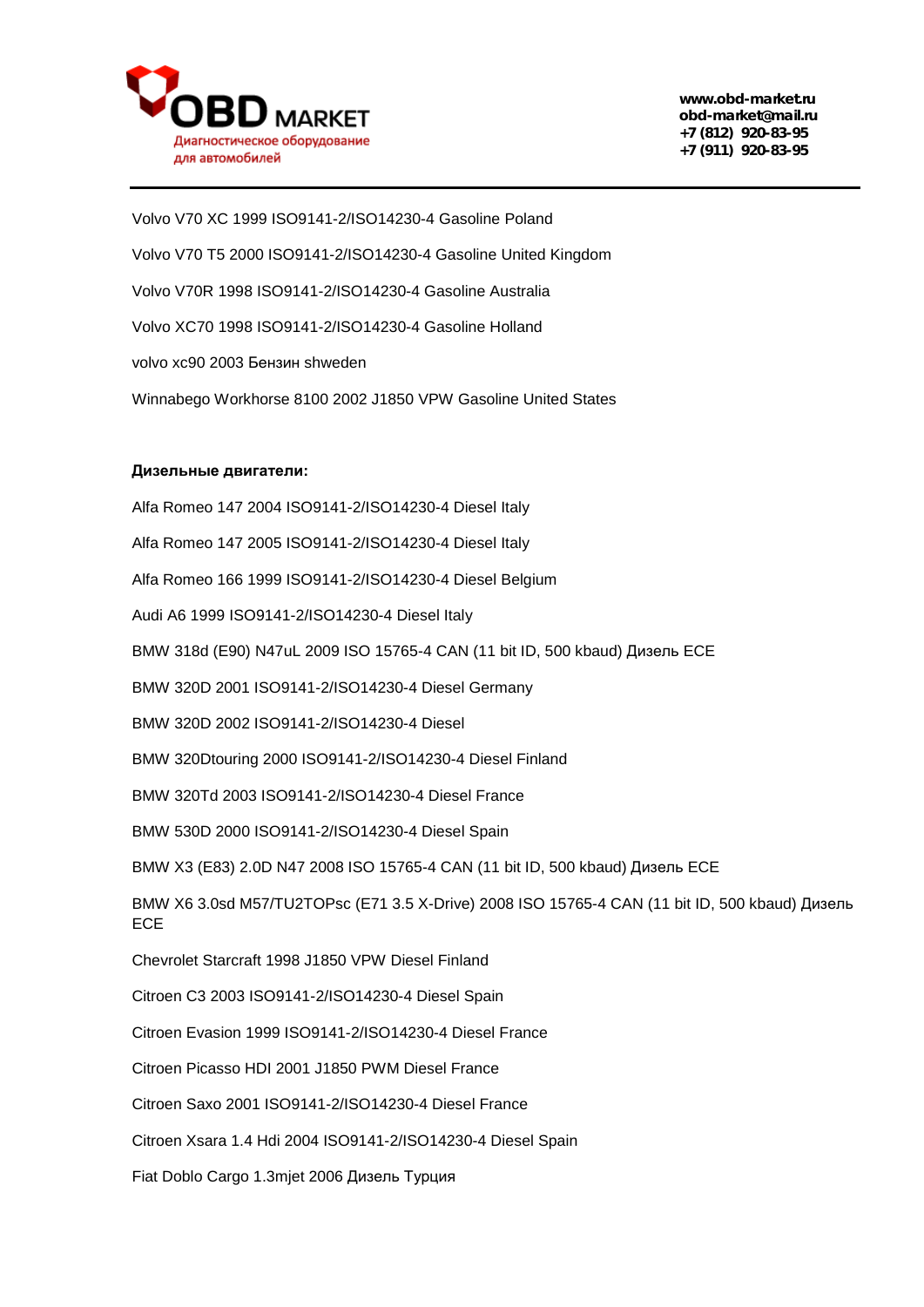

Fiat Marea 1999 ISO9141-2/ISO14230-4 Diesel Italy Fiat Punto 1.9 Mjet 2004 ISO9141-2/ISO14230-4 Diesel Italy Fiat Punto JTD ELX 80 2000 ISO9141-2/ISO14230-4 Diesel France Fiat Stilo 2002 ISO9141-2/ISO14230-4 Diesel Ford Fiesta 1998 J1850 PWM Diesel Belgium Ford Focus 1.8 2004 J1850 PWM Diesel Switzerland Ford Focus 2000 Дизель Испания Ford Galaxy 2004 ISO9141-2/ISO14230-4 Diesel Ford Mondeo 2001 ISO9141-2/ISO14230-4 Diesel Austria Ford Mondeo 1998 J1850 PWM Diesel Ford Mondeo 2001 J1850 PWM Diesel Austria Ford Mondeo 2004 J1850 PWM Diesel Ford Mondeo 2001 J1850 VPW Diesel Austria Ford Mondeo 18TD 1997 J1850 VPW Diesel Italy Ford Mondeo 4 2008 ISO 15765-4 CAN (11 bit ID, 500 kbaud) Бензин Германия Ford T280 2008 ISO 15765-4 CAN (29 bit ID, 250 kbaud) Дизель Германия Ford Transit 1995 J1850 PWM Diesel Germany Ford Transit 2008 ISO 15765-4 CAN (11 bit ID, 500 kbaud) Дизель Бельгия Ford Transit 2003 1.8 l SAE J1850 PWM (41.6 kbaud) Дизель Europe greatwall huwer 2007 Дизель китай украина Isuzu Trooper 3.0 1999 ISO9141-2/ISO14230-4 Diesel Great Britain Jeep Grand Cherokee 2000 ISO9141-2/ISO14230-4 Diesel Portugal JEEP Grand Cherokee 3.1d 2001 SAE J1850 PWM (41.6 kbaud) Дизель Австралия Honda Civic 2002 Дизель Германия Huyndai Grand Starex 2011 Дизель Korea Kia Carnival 2006 ISO 15765-4 CAN (11 bit ID, 500 kbaud) Дизель Россия Kia Sorento 2.5 CRDi 2003 ISO9141-2/ISO14230-4 Diesel Italy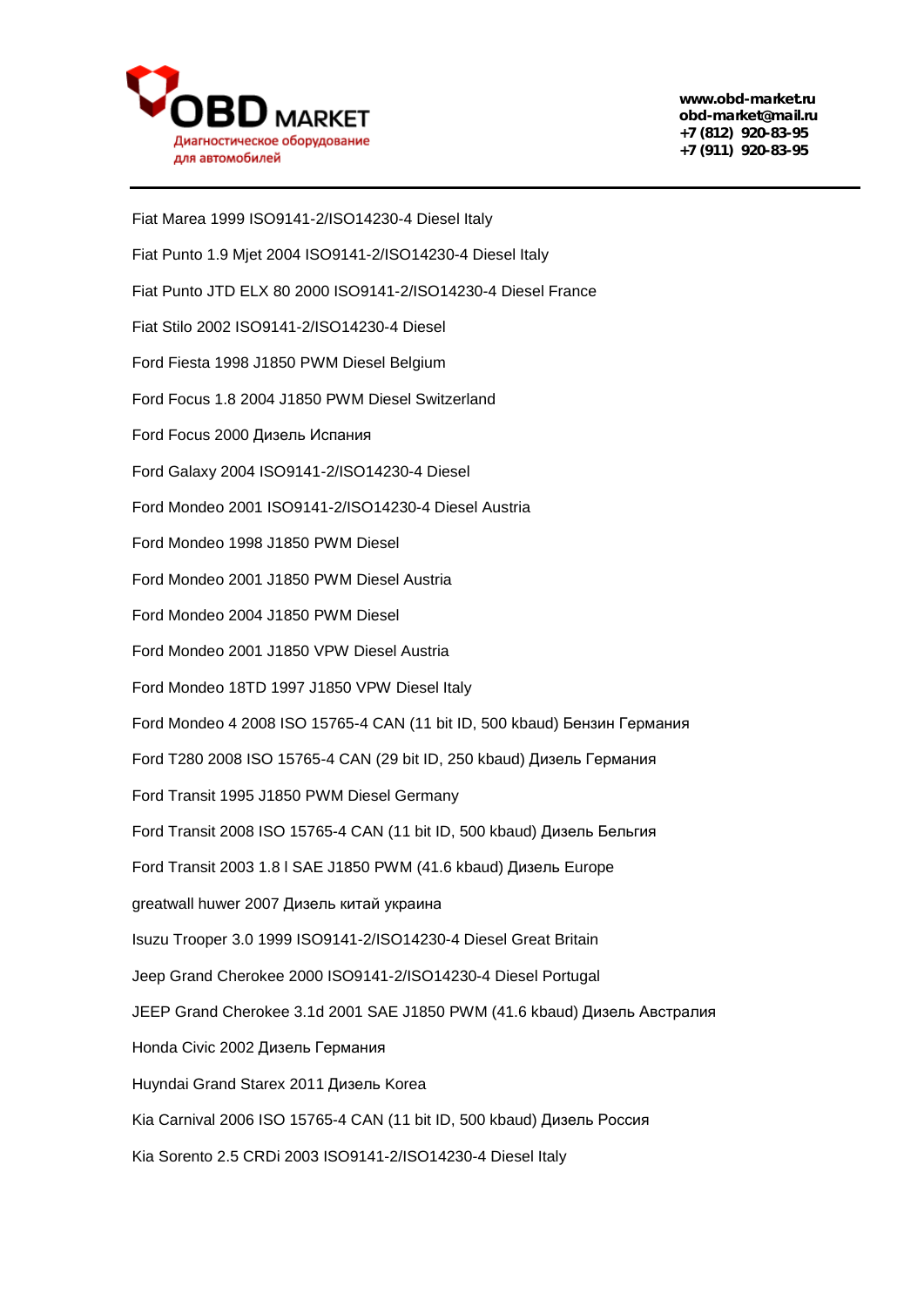

Kia Sorento 2,5 tdi 2007 Дизель Корея-Украина (Двигатель читается. АКПП не читается. SRS AIRBAG не читается.)

kia Bongo III 2011 Дизель Корея

Land Rover Defender TD5 2004 ISO9141-2/ISO14230-4 Diesel France

Mercedes-Benz Vito 2001 ISO 9141-2 (5 baud init, 10.4 kbaud) Дизель Испания

Mcc Smart Fortwo 2002 ISO9141-2/ISO14230-4 Diesel Portugal

Nissan Almera-Tino 2005 ISO 9141-2 (5 baud init, 10.4 kbaud) Дизель Испания

Nissan Navara 2.5Dci Le Prem. Aut. 2006 ISO9141-2/ISO14230-4 Diesel Norway

Nissan Note 2007 Дизель Англия

Nissan Primera 1999 ISO9141-2/ISO14230-4 Diesel

Opel Antara 2007 Дизель

Opel Astra 2000 ISO9141-2/ISO14230-4 Diesel Italy

Opel Astra 2004 ISO9141-2/ISO14230-4 Diesel

Opel Astra H 2004 ISO9141-2/ISO14230-4 Diesel Germany

Opel Combo 2004 ISO9141-2/ISO14230-4 Diesel Singapore

Opel Corsa 1.3 CDTi 2004 ISO9141-2/ISO14230-4 Diesel Turkey

Opel Frontera 1994 ISO9141-2/ISO14230-4 Diesel Portugal

Opel Omega 1998 ISO9141-2/ISO14230-4 Diesel Israel

Opel Vectra B 2.0 1998 ISO9141-2/ISO14230-4 Diesel Sweden

Opel Vectra C 2006 ISO 15765-4 CAN (11 bit ID, 500 kbaud) Дизель Германия

Opel Zafira 2001 ISO9141-2/ISO14230-4 Diesel Paris

Opel Zafira 2001 ISO9141-2/ISO14230-4 Diesel France

Opel Zafira 2002 ISO9141-2/ISO14230-4 Diesel

Peugeot 206 2004 ISO9141-2/ISO14230-4 Diesel France

Peugeot 307 2004 ISO9141-2/ISO14230-4 Diesel France

Peugeot 307 2.0 HDI 90 Hp 2004 ISO9141-2/ISO14230-4 Diesel Netherlands

Peugeot Partner 2005 ISO9141-2/ISO14230-4 Diesel Belgium

Renault Clio 2003 ISO9141-2/ISO14230-4 Diesel Romania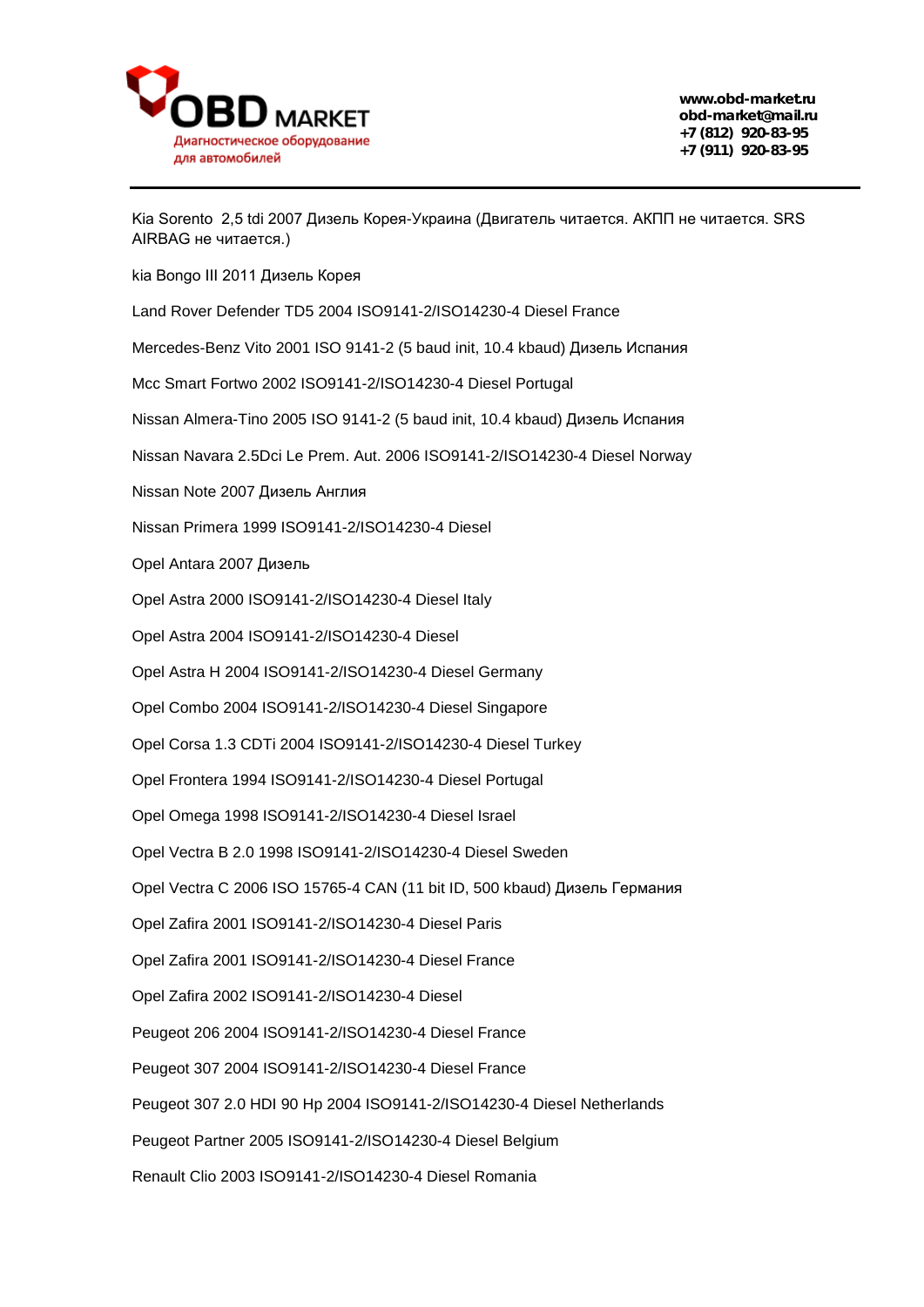

Renault Clio II 2001 J1850 PWM Diesel Argentina Renault Espace 2000 ISO9141-2/ISO14230-4 Diesel Germany Renault Espace 2001 ISO9141-2/ISO14230-4 Diesel Portugal Renault Espace 2.2 Dt 1998 ISO9141-2/ISO14230-4 Diesel France Renault Kangoo 2002 ISO9141-2/ISO14230-4 Diesel Sweden Renault Kangoo 1.5 dci 2003 Дизель France Renault Laguna 1998 ISO9141-2/ISO14230-4 Diesel Spain Renault Laguna2 2002 ISO9141-2/ISO14230-4 Diesel Renault Megane 1998 ISO9141-2/ISO14230-4 Diesel Ireland Renault Megane 1998 ISO9141-2/ISO14230-4 Diesel Ireland Renault Megane 1998 ISO9141-2/ISO14230-4 Diesel Ireland Renault Megane 1.9 DTI 2001 ISO9141-2/ISO14230-4 Diesel Spain Renault Megane Gran Tour 2004 ISO9141-2/ISO14230-4 Diesel Spain Renault Megane Grandtour 2008 г. 1.5 dci Renault RX4 2001 ISO9141-2/ISO14230-4 Diesel France Renault Scenic 2004 ISO9141-2/ISO14230-4 Diesel Seat Cordoba TDI 110 CV 1999 ISO9141-2/ISO14230-4 Diesel Spain Seat Ibiza 2000 ISO9141-2/ISO14230-4 Diesel Portugal Seat Leon 2002 ISO9141-2/ISO14230-4 Diesel Austria Seat Leon 2004 ISO9141-2/ISO14230-4 Diesel Italy Seat Leon 2004 ISO9141-2/ISO14230-4 Diesel France Seat Toledo 2000 ISO9141-2/ISO14230-4 Diesel France Skoda Fabia 2003 ISO9141-2/ISO14230-4 Diesel Austria Skoda Fabia TDi 2004 ISO9141-2/ISO14230-4 Diesel Czech Republic Skoda Fabia TDi 2004 ISO9141-2/ISO14230-4 Diesel Czech Republic Skoda Octavia TDi 2004 ISO9141-2/ISO14230-4 Diesel Czech Republic Skoda Octavia TDi 2004 ISO9141-2/ISO14230-4 Diesel Czech Republic SSANG YONG KAYRON 2010 SAE J1850 PWM (41.6 kbaud) Дизель Россия